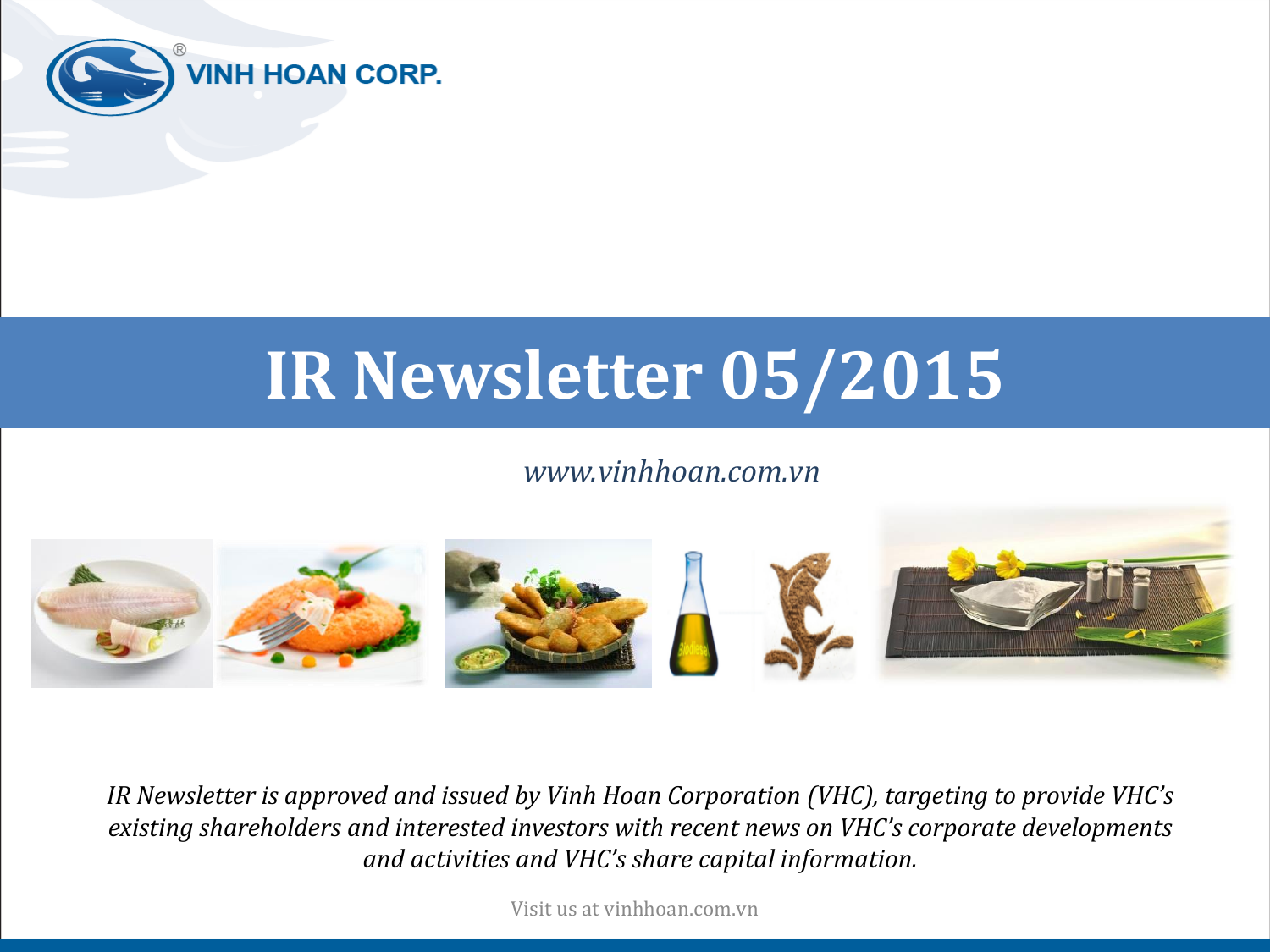



## **5M2015's export value went up 32.1%**

|                        | 5M2015<br>$(US\$ m $)$ | 5M2014<br>(US\$m) | <b>YoY</b><br><b>Change</b><br>(US\$m) | <b>YoY</b><br><b>Change</b><br>(%) |
|------------------------|------------------------|-------------------|----------------------------------------|------------------------------------|
| <b>Export</b><br>value | 103.1                  | 78                | 25.1                                   | 32.1%                              |

*(Source: Company data)*

5M2015's export value hit \$103.1m, up 32% yoy. Its market share for the first trimester also increased to 17.4% (VHC export: \$84m, total Vietnam pangasius export: \$483m)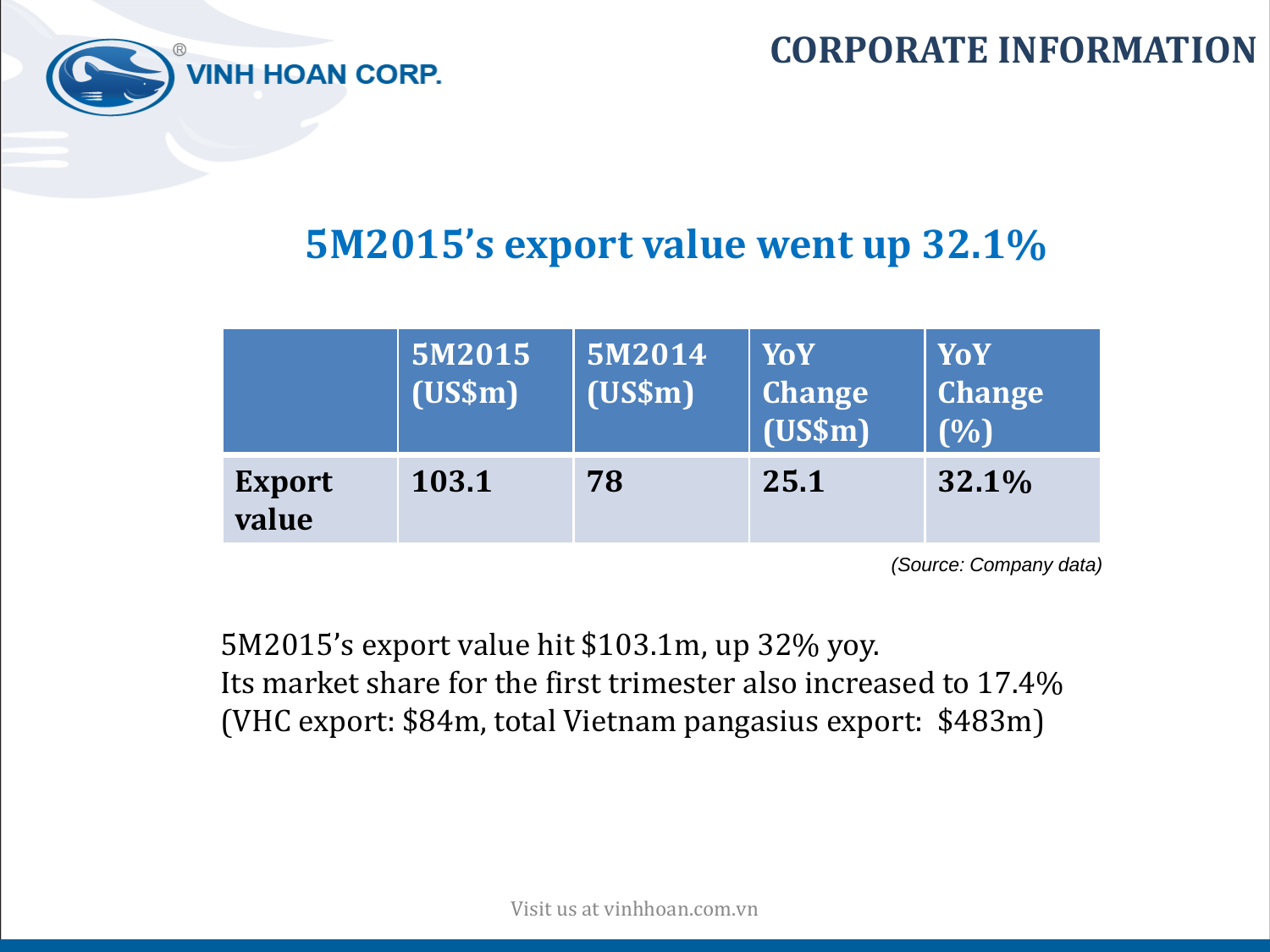

#### **2015 ANNUAL SHAREHOLDERS MEETING**  (*HCMC, May 08 2015)*

At the AGM, the shareholders approved, among others, the business plan for FY15 with consolidated revenue and NPAT forecast of VND7,270bn and VND320bn respectively (FY14 revenue: VND6,292bn and NPAT excl. one-off income from divestment in the feed mill: VND288bn). Growth drivers for 2015 are based on production capacity expansion and market growth.

**VINH HOAN CORP.** 

A cash dividend of 15% (i.e. VND 1,500 per share) was also approved.

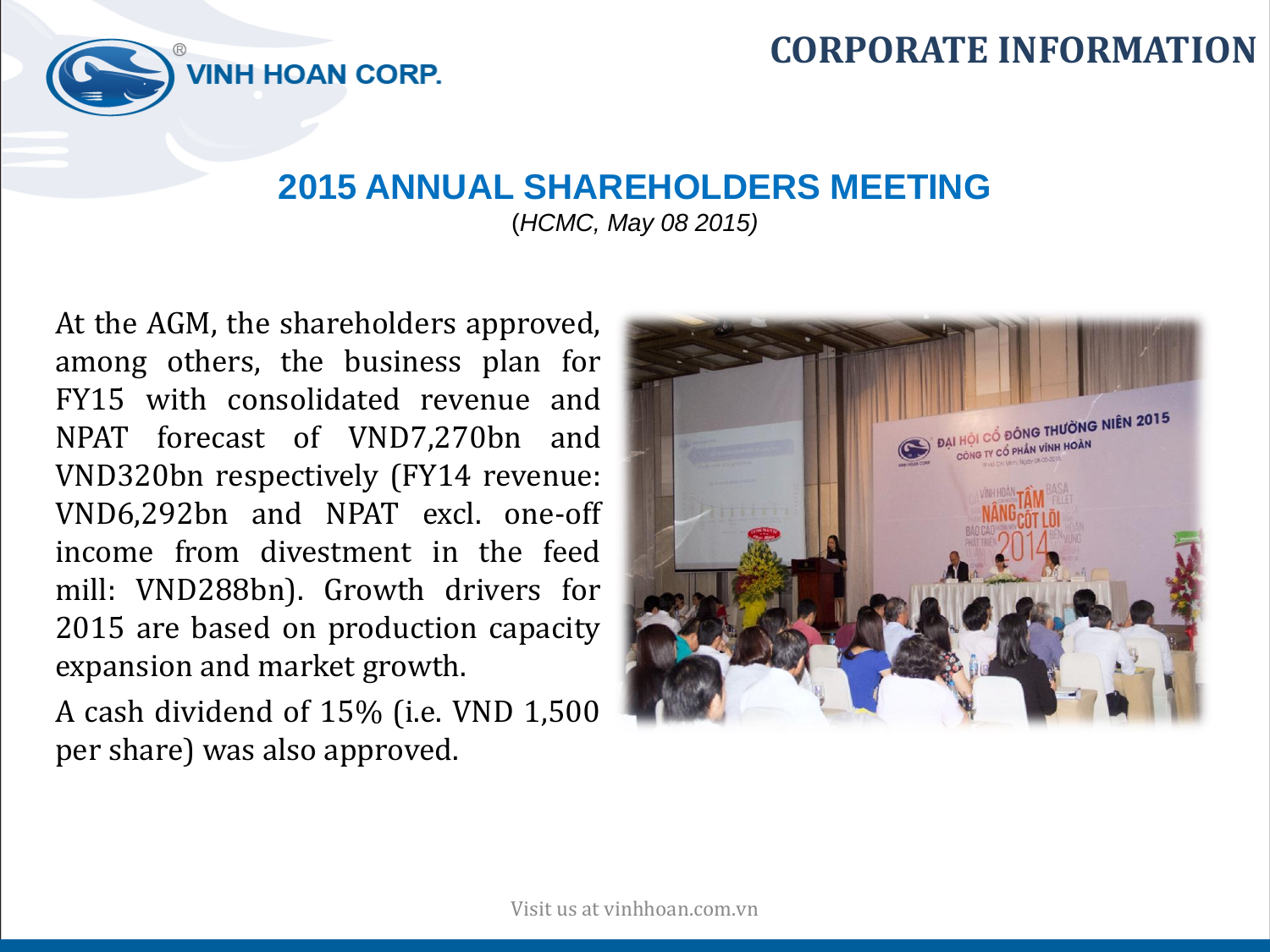

### **EXHIBITIONS AND CONVENTIONS**

#### **VIETNAM INTERNATIONAL FOOD INDUSTRY EXHIBITION 2015** (*SECC -HCM, May 13-16 2015)*

The Vietnam Int'l Food Industry Exhibition 2015 (aka Vietnam Food expo) was jointly organized by Vietnam Trade Promotion Agency and Industrial Associations from May 13-16 at SECC. This first-time exhibition provided the bridge to companies in food industry, with opportunities to promote their products to potential customers as well as organized symposiums and business matching programs to enhance the trade activities.

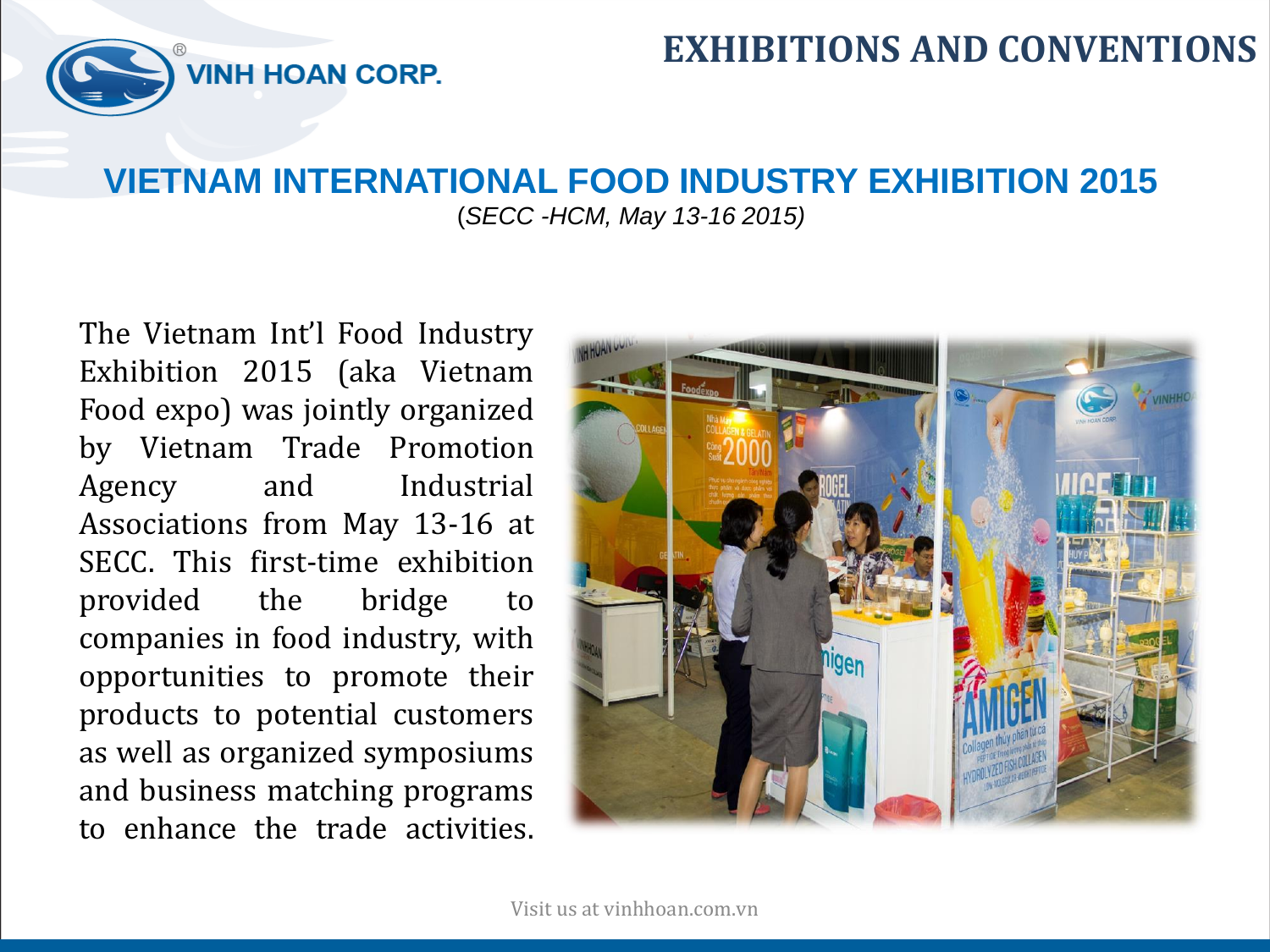

## **EXHIBITIONS AND CONVENTIONS**

#### **FOOD INGREDIENTS EXHIBITION 2015**

(*SECC -HCM, May 21-23 2015)*

The Food Ingredients Exhibition (aka Fi) connected leading industrial F&B producers. The expo also offered exhibitors and visitors with informative sessions and tremendous networking opportunities.

Vinh Hoan successfully hosted a seminar focusing on multifunctional ingredients for food, cosmetic and pharmaceutical application.

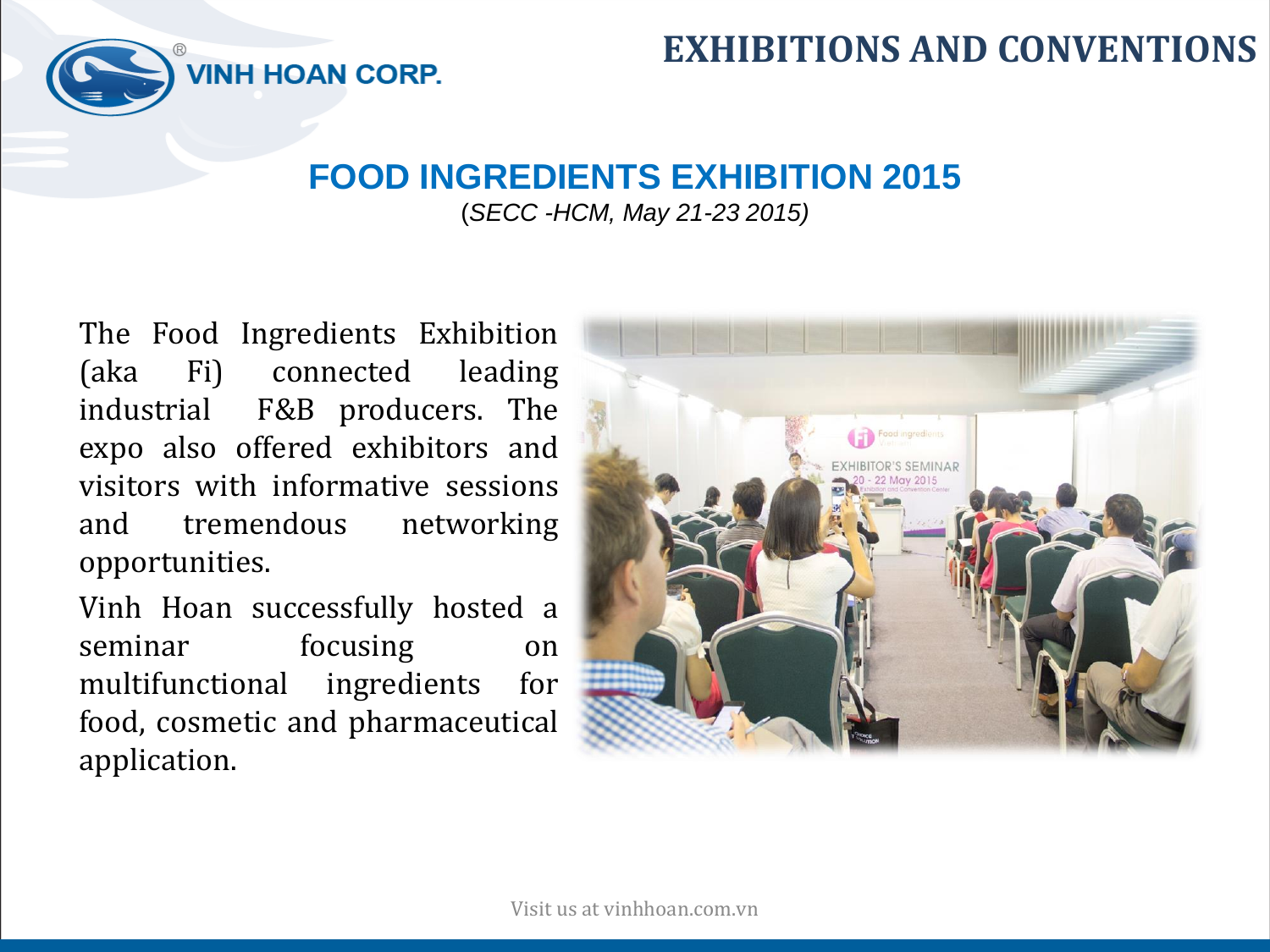

## **SHARE CAPITAL INFORMATION**

| <b>Stock information</b>                      |                   | <b>Major shareholders</b> | As of 29 May 2015 |  |
|-----------------------------------------------|-------------------|---------------------------|-------------------|--|
| Bloomberg                                     | <b>VHC VN</b>     | Ms. Truong Thi Le Khanh   | 49.32%            |  |
| Share price (May 29 2015)                     | VND37,400         |                           |                   |  |
| Historical price                              |                   | Red River Holding         | 15.13%            |  |
| 52-week high                                  | VND 45,000        | Foreign ownership         | 26%               |  |
| 52-week low                                   | VND 19,933        | <b>Foreign limit</b>      | 49%               |  |
| No. of outstanding shares                     | 92.4m             |                           |                   |  |
| Par value                                     | <b>VND 10,000</b> |                           |                   |  |
| Market capitalization                         | VND3,455bn        |                           |                   |  |
| <b>VHC'S 52-WEEK STOCK PERFORMANCE</b><br>VND |                   |                           |                   |  |



 $-VHC \longrightarrow VN-Index$